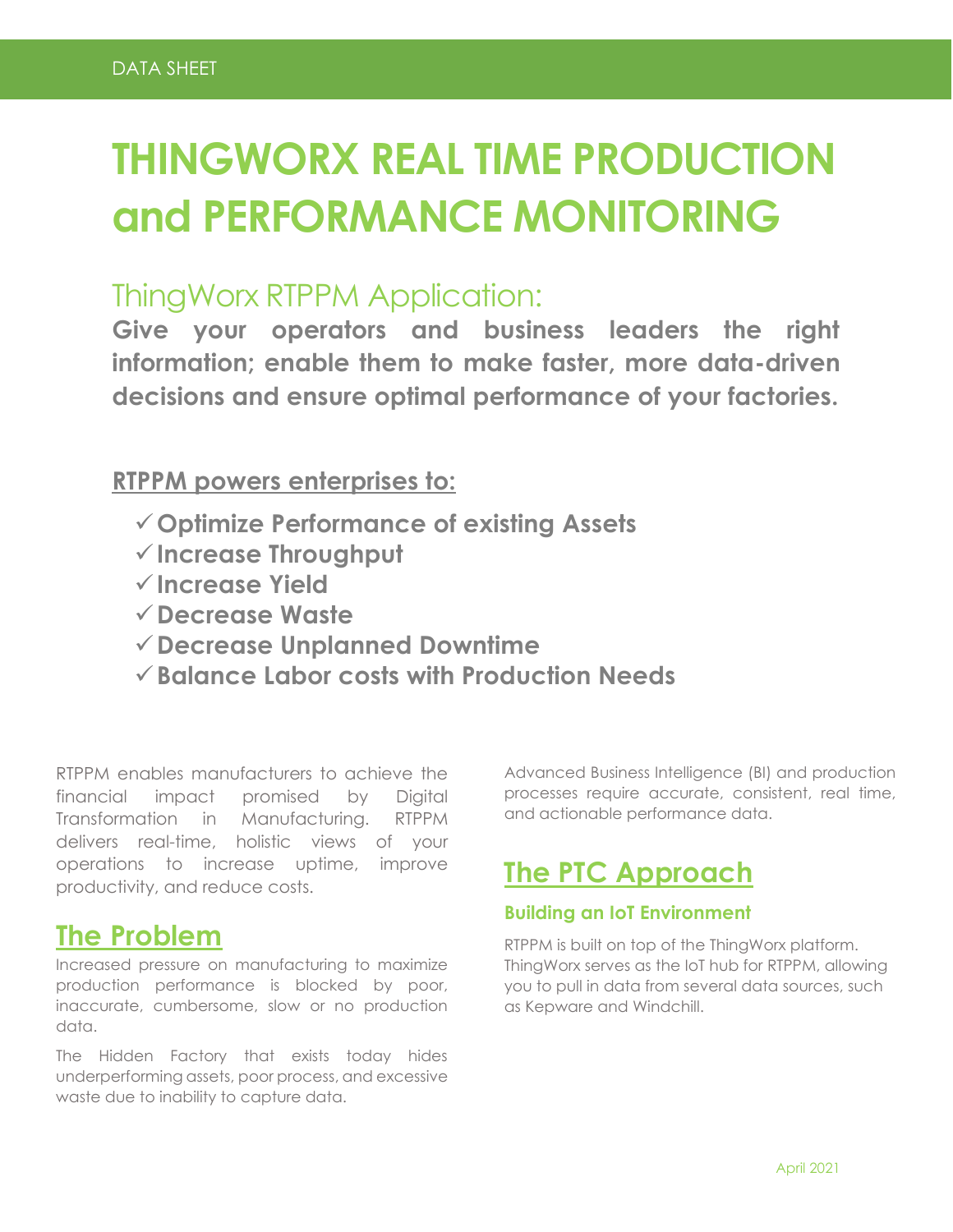#### **Enterprise Architecture Readiness**

RTPPM is encompassed in a larger Framework of factory applications. The framework model enables you to easily and consistently roll-out to additional sites, and naturally expand your applications portfolio to include other use cases, such as Asset Monitoring and Utilization (AMU) and Connected Work Cell (CWC).

#### **Enterprise Scale**

RTPPM is architected to roll out quickly to multiple sites across multiple geographies, avoiding the pilot purgatory often experienced with POC's. This deployment capability gives RTPPM an accelerated time to value, as short as 3 months on the first implementation.

With flexible hosting options from on-premise to PTC Microsoft Azure Cloud instances, RTPPM can be easily deployed and expanded to match your manufacturing process. The deployment process is architected by manufacturing experts, whose experience and shop floor knowledge have made the process easily repeatable for fast implementation and scale to the full enterprise.

#### **Low Cost of Entry**

Subscription model removes excessive capital requirements that often hinder activating on similar manufacturing initiatives.

#### **Reduced Total Cost of Ownership**

RTPPM comes with a commitment to continuous updates and enhancements. RTPPM will be constantly improving with feedback from the field. New functionality rolling out with all functional enhancements delivered at no additional cost.

#### **Rapid Impact**

RTPPM delivers noticeable improvements on a much shorter timetable by using a standardized implementation approach, furthered by flexible hosting options for rapid deployments. RTPPM ensures prescriptive offerings of high value, with a no-regret use case.

#### **Realizing the Value of your investment**

PTC offers a low risk, fast, standardized implementation for RTPPM. Whether on premise or in the Cloud you realize the business benefit sooner.

PTC also provides Operational Services to ensure smooth and effective services to the users in the first months of production to realize the full business impact in your manufacturing operations.

### RTPPM Value

Providing **a prescriptive way to capture, contextualize and visualize critical OEE KPI data** with a solution that is architected for Enterprise Scale, Low Cost of Entry, Reduced Total Cost of Ownership and Rapid Impact.

Delivering insights that identify underperforming assets and allow identifying new efficiencies and acting upon these new opportunities for continuous improvement.

Enables enterprises to **move away from manual reporting** to dynamic monitoring of their production performance, across assets, lines, and factories, with real-time KPIs.



### RTPPM Out of the Box

- Reporting Feature for critical performance metrics
	- ✓ KPI's out of the box (OOTB) for OEE, OOE, MTBF, MTTR by work unit
- Core Data Services contain a KPI Engine that Pre / Re calculates data when new data arrives
- Connectivity to Existing Brownfield Assets
- KPI Dashboards
	- ✓ Hourly KPI trending
	- ✓ Availability Overview
	- ✓ Performance Overview
	- ✓ Quality Overview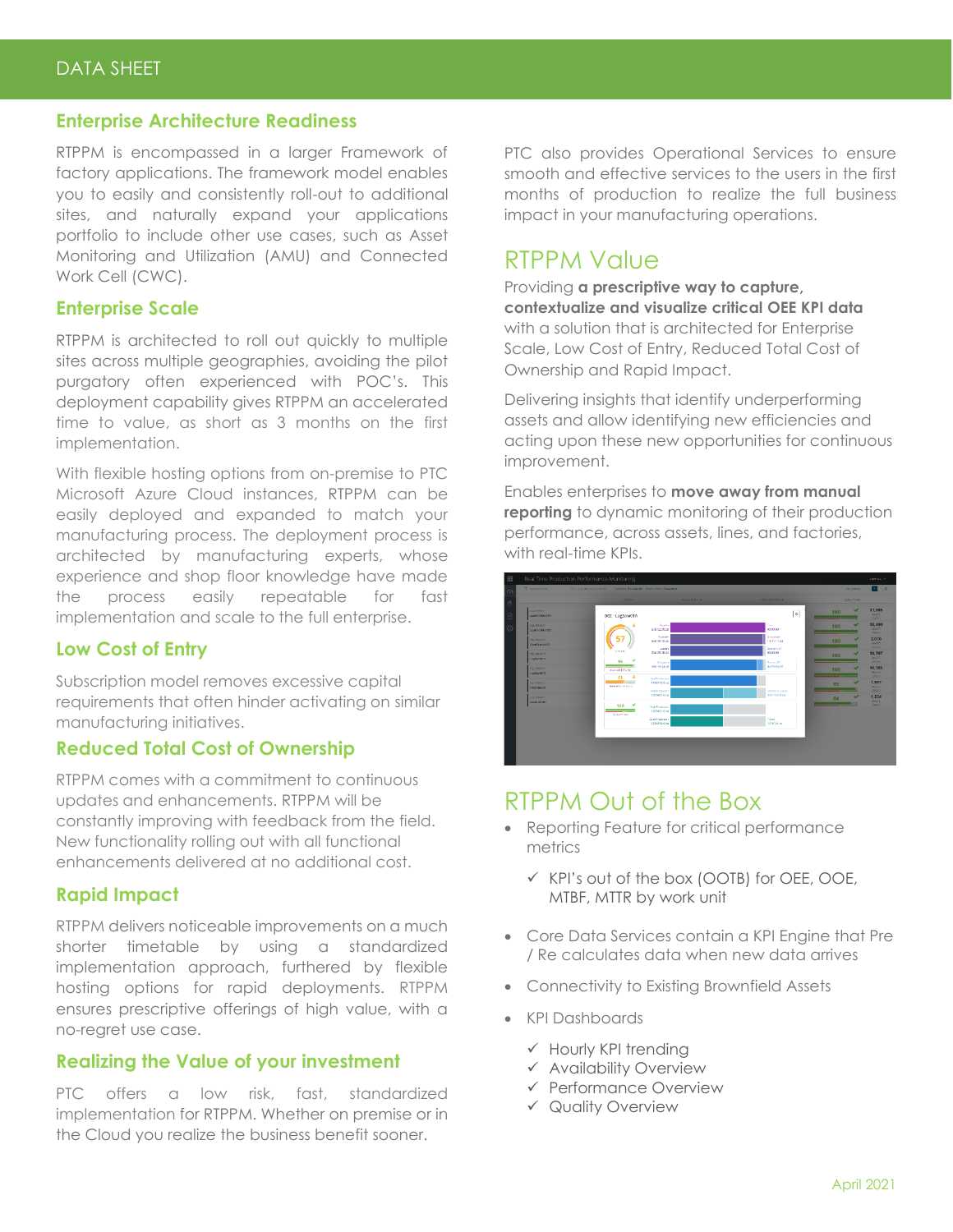- OEE Overview
	- ✓ With Drilldowns, Filters



- Integrations to existing enterprise systems
- Physical Model
	- ✓ Data by Enterprise, Sites, Areas, Work Centers, Work Units, Equipment, Control Groups
- Operator Display with
	- ✓ Downtime
	- ✓ Waste
	- ✓ Production

| $\checkmark$<br><b>ASSILABLITY</b><br>72<br>PERFORMALE<br><b>CEALITY</b><br><b>SHELTER IN</b>                                                                                   | 89%<br>81%<br>100%                        | <b>O</b> Servi<br>A new Mode Center<br>$O_{33710}$<br>Sarchner Parried<br>2020/12/14 08:49:34 | <b>Arthur October</b><br>5570012<br><b>Donald Old Panel</b>                        | <b>AUTOMATIC</b><br>OFFICIATIVE MODE<br><b>Call Magazi Made</b> |
|---------------------------------------------------------------------------------------------------------------------------------------------------------------------------------|-------------------------------------------|-----------------------------------------------------------------------------------------------|------------------------------------------------------------------------------------|-----------------------------------------------------------------|
| <b>B</b> Doversing History<br>+ New Downday<br>$0$ 00:02:55<br>Lunch Time<br>COMN<br>bounding Trissing ~                                                                        | ,<br><b>CITY Show Driv Maxing Roosers</b> | $0650 -$<br><b>B</b> Wentfloor<br>4 New World Coast                                           |                                                                                    |                                                                 |
| 6 Dours the Events<br><b>EUTRON BRASN</b><br>START THEF<br><b>Lunch Time</b><br>1244131210<br>$15 -$<br><b>Lucati Time</b><br>124411-0935<br>12-14080109<br>$\sim$<br>ChangeDom | Pages (1.2.3)                             | 20355<br>TOTAL PRODUCTION<br>20355<br><b>INTERFERENCE INC.</b><br>$\alpha$<br>TOMG MASTE      | Quick Edit Coad Production<br><b>Cour Current</b><br>$+1 -$<br><b>Balaco</b>       |                                                                 |
| Charasther<br>12-140712-00<br>$\sim$<br>12-140722-09<br>$\mathbf{D}$<br><b>Det broken</b>                                                                                       |                                           | <b>Average Kent</b><br><b>Ideal Sam</b><br><b>GCOD</b> en Ts<br><b>CORNER</b>                 | Ouldk Edit Waste<br><b>Ener Ocentre</b><br>÷<br>Count As Cool Production<br>$\sim$ |                                                                 |

- System Administrator Displays
- Advanced Filtering
	- ✓ Filtering options on Equipment Type, Product Type, Work Order, Shift
	- ✓ Quick Time Options (This Week, Last Week, This Month, Last Month)
- Support for Ideal Rate by Product by Equipment
- Reason Trees can be unique to the Asset and Event Type
- Event Types Events managed for:
	- ✓ Downtime
	- ✓ Waste
	- ✓ Production
	- ✓ Product Changes
	- ✓ Work Order Changes
	- ✓ Shift Changes
- Downtime Categories
	- $\checkmark$  Trial
	- ✓ Plant Not Open
	- ✓ Unavailable
	- ✓ Unit Restraint
	- ✓ Process
	- ✓ Performance

| Waste                        |                  |                       |                              |                   |                      |                |                        |
|------------------------------|------------------|-----------------------|------------------------------|-------------------|----------------------|----------------|------------------------|
| Distinction Type             | <b>Coupvert</b>  | OutdeTime Robert      | Said Time                    | <b>Craiting</b>   |                      |                |                        |
| <b>Diploment</b><br>×        | Lighteen M.<br>× | This Quarter<br>÷     | <sup>85</sup> 20-10 01:00:00 | 門 2012-1413:528   | T me<br>Q. Fratum    |                |                        |
| $\mathscr{L}$ and<br>$+$ car | <b>II</b> term   |                       |                              |                   |                      |                | 122733<br>227 Executor |
| голянски тинг                | <b>COURSES</b>   | CARETAIL              | <b>CLO TIVE</b>              | <b>OUMERY UCM</b> | <b>MADVETON CONT</b> | <b>FECOUST</b> | <b>SEASONS</b>         |
| Contement                    | Tegrivennia.     | 2020-10-06-10:30:20   | 2020-10:00 19:00:00          | 0.00 Carls        | 45000                | 1000313        | <b>Bet Quelly</b>      |
| <b>Davidon em</b>            | Tegravisms       | 2022/10/06 19:00:41   | 2020/10/07 07:52:12          | ston cast         | 42500                | 2020/14        | <b>Bettgretty</b>      |
| <b>Conference</b>            | Legislated by    | 2020-10-07-0722-12    | 2020 10:07:14:37:30          | 7500 Cafe         | 47500                | 2020144        | <b>Bettoneter</b>      |
| Conferent I                  | Leetwoods        | 2020-10-07 14:32:33   | 2020 10:00:00:27:01          | coco cam          | 43500                | 2523410        | <b>Bediginity</b>      |
| Conferent                    | Loctariota       | 2020-10-00 00:27:01   | 2020 10:00:00:59:40          | 65.00 Carty       | 45000                | 7523416        | <b>Bad Quality</b>     |
| <b>Conforment</b>            | Lockwools        | 2020-10-08 09:06:14   | 2020 10:00 14:32:45          | 45.00 Each        | 46000                | 1429506        | <b>Bad Quality</b>     |
| <b>Sculpment</b>             | Lociations       | 2020-10-00 14:32:48   | 2020 10:00 14:49:20          | 0.00 0.979        | 46030                | 1429516        | <b>Bod Quality</b>     |
| <b>Bouldment</b>             | Lociations       | 2023-10-08 14:50:27   | 2020-10-09-12:06:07          | 10.00 6525        | 45502                | 7326715        | <b>Bod Quality</b>     |
| Soul principt                | Logiszzona.      | 2020-10-09 12:00:07   | 2020-10-09 12:16:02          | $0.00 - 4521$     | 10004                | 709955         | Bod Quality            |
| scalpment                    | Logazzona.       | 2020-10-09 12:46:24   | 2020-10/09 16:46:07          | 40.00 8321        | 10604                | 2229727        | sociazed by            |
| sculptoors.                  | Logiczatria.     | 2020-TEAM TEAM DV     | 2020-10489-2030/38           | 29.00 8321        | 108/27               | 2220-727       | sociozadas             |
| sculptors.                   | Logica Values A. | 2012/1-10/09 20:50:55 | Stouts 16400 Station and     | 15.00 8321        | SCAND                | <b>KONDIN</b>  | sad creater            |
| locui princiti.              | Logiczatria      | 2020-10409 23:02:25   | 2020-10-10 03:27:00          | ruco sadi         | 10000                | <b>EXPANDS</b> | Bad Quality            |
| <b>Douglassed</b>            | LogGaratria.     | 2020-10-10 03:27:00   | 2020/10/10 06:01:21          | 15.00 (632)       | 105.00               | 1410173        | Bal Quiley             |